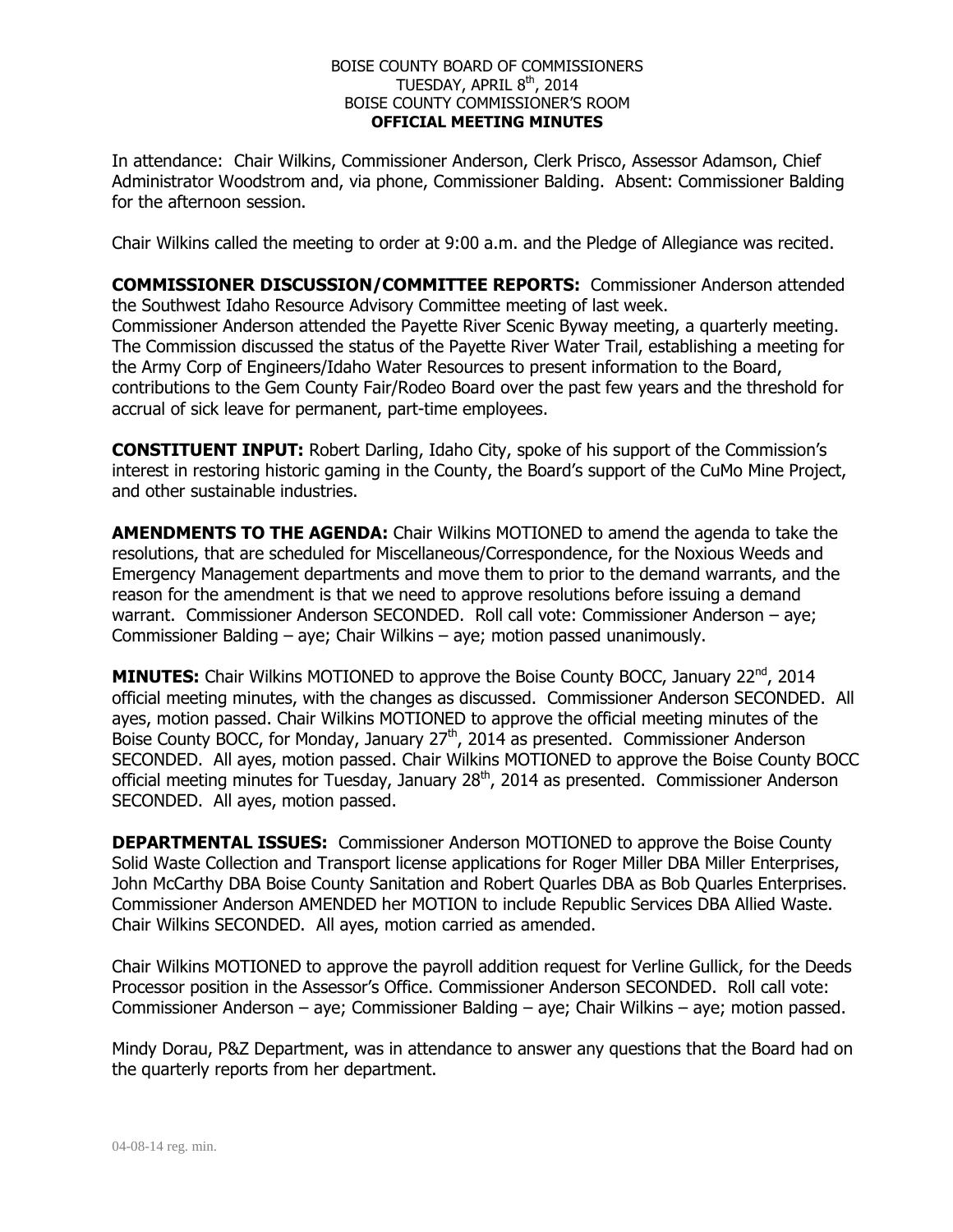Commissioner Anderson MOTIONED to accept the payroll addition for Melissa Edgerton, effective date of April 14<sup>th</sup>, 2014, for the In-Court Clerk to our Magistrate Judge. Chair Wilkins SECONDED. Roll call vote: Commissioner Anderson – aye; Commissioner Balding – aye; Chair Wilkins – aye; motion passed.

Clerk Prisco presented a budget timeline associated with the budget responsibilities of the Clerk's Office. Clerk Prisco discussed information received on April 7<sup>th</sup>, via email from Seth Griggs at IAC, concerning the SRS payments and finalization of the amount that each county will be receiving from the State of Idaho. Clerk Prisco provided an estimated amount of \$616,000 that will come to the County, for their portion only.

Chair Wilkins MOTIONED to approve Resolution #2014-30, a Boise County resolution adjusting the Boise County Noxious Weeds FY 2014 budget, in the amount of \$999.96. Commissioner Anderson SECONDED. Roll call vote: Commissioner Anderson – aye; Commissioner Balding – aye; Chair Wilkins – aye; motion passed. Chair Wilkins amended her motion due to resolution #2014-30 was in error and the resolution number is 2014-31, a Boise County resolution adjusting the Boise County Noxious Weeds FY 2014 budget, in the amount of \$999.96. Commissioner Anderson SECONDED the AMENDMENT. Roll call vote: Commissioner Anderson – aye; Commissioner Balding – aye; Chair Wilkins – aye; the resolution was approved as amended.

Commissioner Anderson MOTIONED to approve Resolution 2014-32, a Boise County resolution adjusting the Boise County General Fund, Emergency Services Department FY 2014 budget for unscheduled grant funds, in the amount of \$14,200, from a BHS Grant and Capital Expenditures. Chair Wilkins SECONDED. Roll call vote: Commissioner Anderson – aye; Commissioner Balding – aye; Chair Wilkins – aye; motion passed.

Commissioner Anderson MOTIONED to approve Resolution 2014-33, a Boise County resolution adjusting the General Fund, Emergency Services Department, for the FY 2014 budget, for the receipt of unscheduled revenues from grants, in the amount of \$64,000, from a Central District Health Department ASPR Allotment, to be spent on capital equipment. Chair Wilkins SECONDED. Roll call vote: Commissioner Anderson – aye; Commissioner Balding – aye; Chair Wilkins – aye; motion passed.

**CONTRACTS/AGREEMENTS/GRANTS:** The University of Idaho, 4-H Extension Program was discussed.

**DEMAND WARRANTS:** Chair Wilkins MOTIONED to approve a demand warrant, in the amount of \$14,200, to High Ground Electrical, for a generator, out of Fund 01-11, account number 800-01, and to Trudy's Kitchen, in the amount of \$353.70, for the Strengthening Families, Idaho City food and meals, out of Fund 06-54, account number 0480-11. Commissioner Anderson SECONDED. All ayes, motion passed.

**INDIGENT:** Chair Wilkins MOTIONED to go into executive session per Idaho Code 67-2345(1)(d), to discuss case #04-05-D, case #13-03-D and case #14-03-B. Commissioner Balding SECONDED. Roll call vote: Commissioner Anderson – aye; Commissioner Balding – aye; Chair Wilkins – aye; motion passed. Chair Wilkins stated, coming out of executive session for I.C. 67-2345(1)(d), Chair Wilkins MOTIONED to table case #04-05-D, approve 13-03-D and deny case 14-03-B. Chair Wilkins RESCINDED her MOTION. Chair Wilkins RESTATED her MOTION to table case #04-05-D, approve case #13-03-D and deny case #14-03-B. Commissioner Anderson SECONDED. Roll call vote: Commissioner Anderson – aye; Commissioner Balding – aye; Chair Wilkins – aye; motion passed.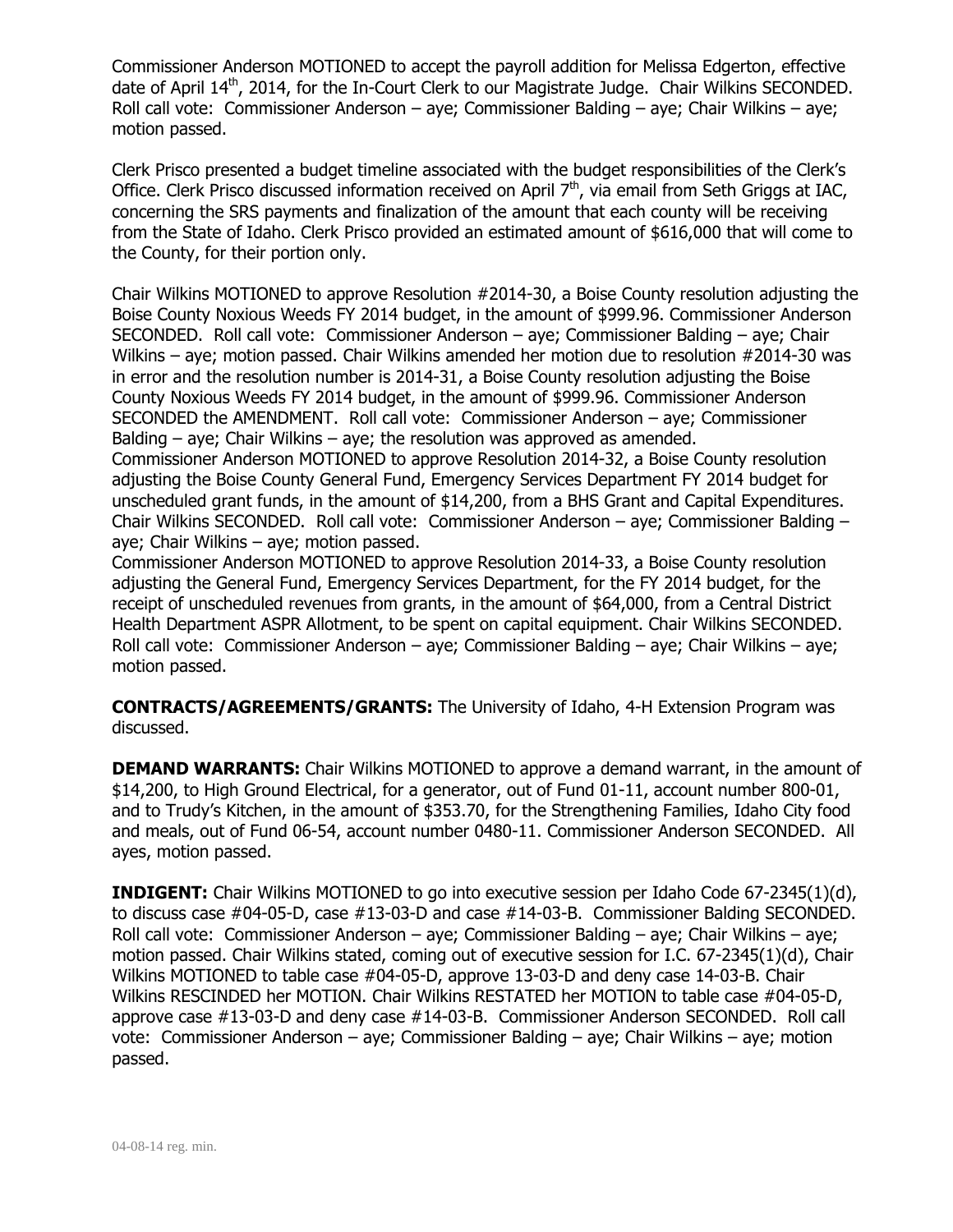**PA ISSUES:** Chair Wilkins MOTIONED to approve the letter to Idaho Waste Systems, drafted by Prosecutor Gee, in regards to the Idaho Waste Systems Christmas bonuses and the need to repair facility damages, as presented. Commissioner Anderson SECONDED. All ayes, motion passed. Prosecutor Gee discussed a letter associated with outstanding taxes on property, known as Youren, a request from a film company to use pull-out areas within Boise County road system and the public noticing of the sale of the Mores Creek Rim Ranches property. Chair Wilkins MOTIONED to approve the minimum bid for the Rimview properties going up for auction, be in the amount of \$10,000. Commissioner Anderson SECONDED. Roll call vote: Commissioner Anderson – aye; Commissioner Balding – aye; Chair Wilkins – aye; motion passed.

Prosecutor Gee advised the Board that he continues to work on: the ITD Agreement for the first 8 miles of Banks/Lowman Road, a gaming road map which will be presented to the Board on meeting of May  $6<sup>th</sup>$ , 2014.

Chair Wilkins MOTIONED to go into executive session per Idaho Code 67-2345(1)(a). Commissioner Anderson SECONDED. Roll call vote: Commissioner Anderson – aye; Commissioner Balding – aye; Chair Wilkins – aye; motion passed. Coming out of executive session for Idaho Code 67-2345(1)(a), Chair Wilkins MOTIONED to approve Detective Krempa's position as the Mass Gathering Coordinator. Commissioner Anderson SECONDED. Roll call vote: Commissioner Anderson – aye; Commissioner Balding – aye; Chair Wilkins – aye; motion passed. Chair Wilkins stated that Commissioner Anderson will be sending an email to P&Z staff regarding their hours and schedules, to be presented to the Board on April 14<sup>th</sup>, during Departmental Issues.

## **MISCELLANEOUS & CORRESPONDENCE:**

- Chair Wilkins MOTIONED to approve the Boise County polling places for the Primary Election on May  $20<sup>th</sup>$ , 2014, to include the following locations: Crouch Community Hall for Garden Valley, Horseshoe Bend Courthouse for Horseshoe Bend, Boise County Courthouse for Idaho City, Lowman Emergency Services Station #80 for Lowman, Wilderness Ranch Fire Station for Mores Creek, Centerville Fire Station for Placerville and Boise County Recorder's Office for absentee votes. Commissioner Anderson SECONDED. All ayes; motion carried.
- Commissioner Anderson MOTIONED that we sign the County Extension Agreement with the University of Idaho, College of Agriculture and Life Sciences, Cooperative Extension System, to certify that Boise County has approved \$8,500, total, for the program in the FY 2014. Chair Wilkins SECONDED. Roll call vote: Commissioner Anderson – aye; Chair Wilkins – aye; motion passed.

**BECKER VEGITATION MGMT & OTHER DISCUSSION:** Brandt Peterson, US Forest Service - Idaho City District Ranger and Mike Feiger, US Forest Service - District Wildlife Biologist, presented information and maps (draft at this time) to the Board. The proposed project was discussed with the Board.

**TAXES REVIEW REQUEST:** Assessor Adamson and Treasurer Hutchings were present during this part of the agenda. Don Weilmunster questioned his property tax assessment value, for properties associated with South Fork Landing.

**BILLS:** Commissioner Anderson MOTIONED to approve the Claims Approval Report for April 2<sup>nd</sup>, 2014, to be paid on April  $8<sup>th</sup>$ , 2014, in the amount of \$212,717.99, noting that on page 4 and page 32, the budget appropriation was done by resolution today and on page 8 the budget appropriation is included in a transfer expense line item in that same budget. Chair Wilkins SECONDED. Roll call vote: Commissioner Anderson – aye; Chair Wilkins – aye; motion passed.